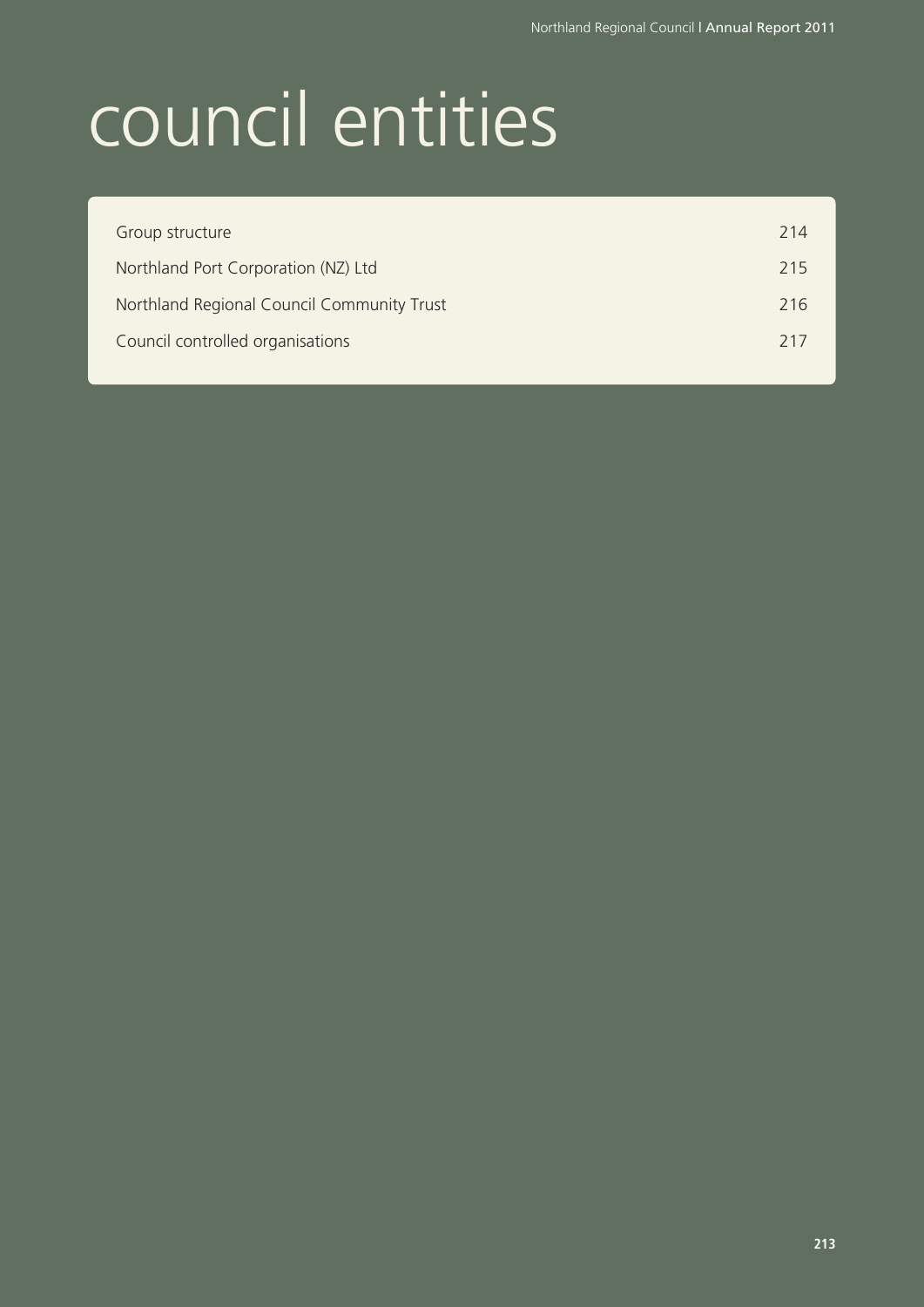### group structure

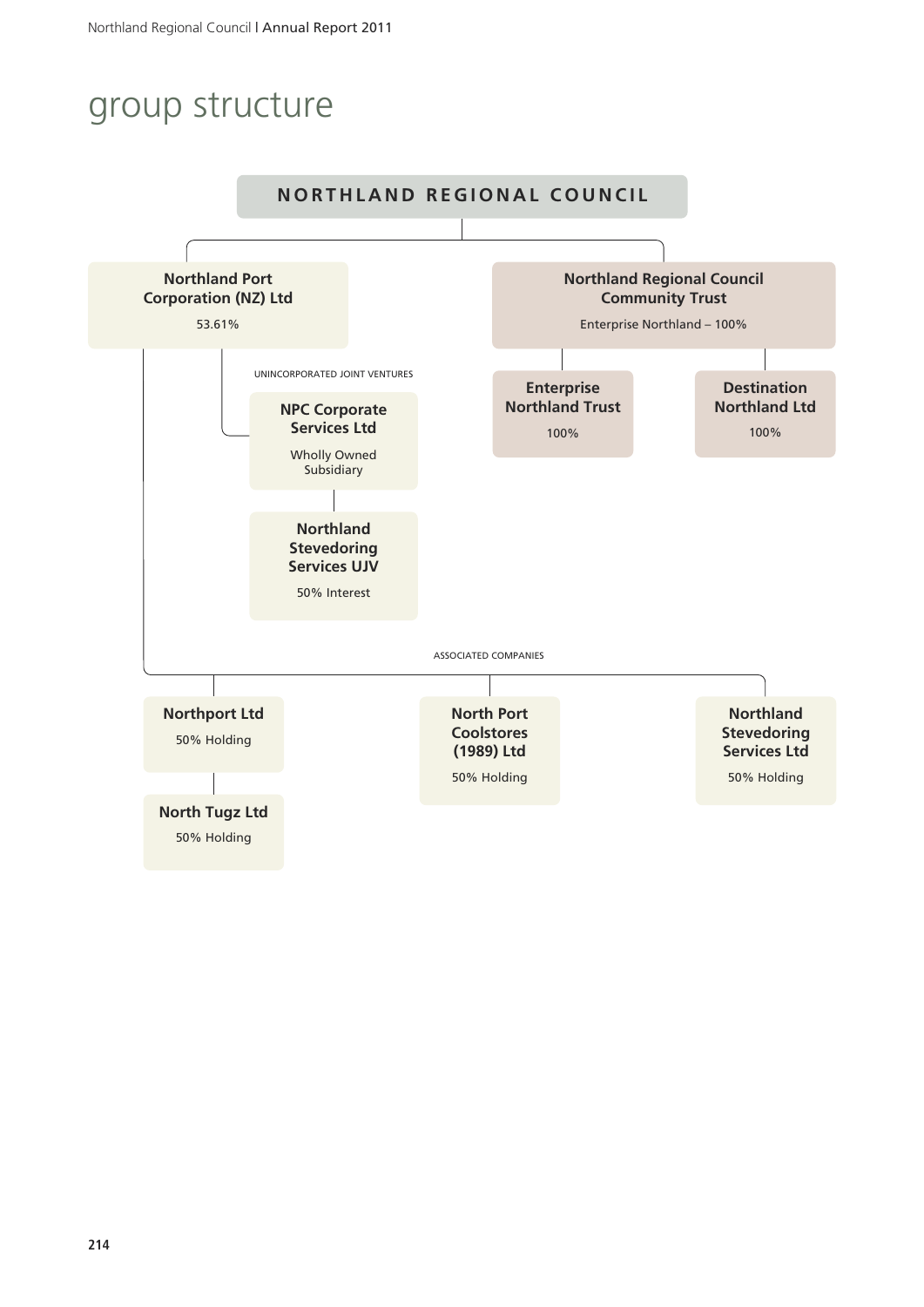# Northland Port Corporation (NZ) Limited

#### Port Ownership

The Northland Regional Council owns 53.61% (22.1 million shares) of the issued capital of the Northland Port Corporation (NZ) Limited, which is presently 41,300,651 ordinary shares of 25 cents each. The balance of shares is held by the public and all shares are listed on the New Zealand Stock Exchange.

The council reviews its shareholding in the company during the triennial review of its strategic plan.

There are six directors of the Northland Port Corporation (NZ) Limited. Two directors retire by rotation each year. The following are the directors confirmed at the 2010 Annual General Meeting of shareholders:

Mr G E Vazey, Chairman

Mr P W Griffiths

Ms S Huria

Mr D Keys

Mr R J McKay

Mr C Mitten

Mr I C Walker

#### Company Operations

Over the last few years the company has rationalised its operations and is now essentially an investment company. Northport Ltd operates a deep water port facility at Marsden Point.

North Port Coolstores (1989) Ltd operates a coolstore at Port Whängärei.

The company also owns approximately 180 hectares of industrially zoned land in the Marsden Point area which is being progressively developed for industry and utilises the port at Marsden Point.

#### Company Financial Data

As a listed company, the Northland Port Corporation (NZ) Limited is not required to publish a Statement of Corporate Intent nor provide budget estimates to the council, its major shareholder. The corporation is exempt from the Council Controlled Organisations provisions of the Local Government Act 2002.

| Company                            | Holding | Main Activity          |
|------------------------------------|---------|------------------------|
| Northport Ltd                      | 50.0%   | Port operating company |
| Northland Stevedoring Services Ltd | 50.0%   | <b>Stevedores</b>      |
| North Port Coolstores (1989) Ltd   | 50.0%   | Coolstore operators    |

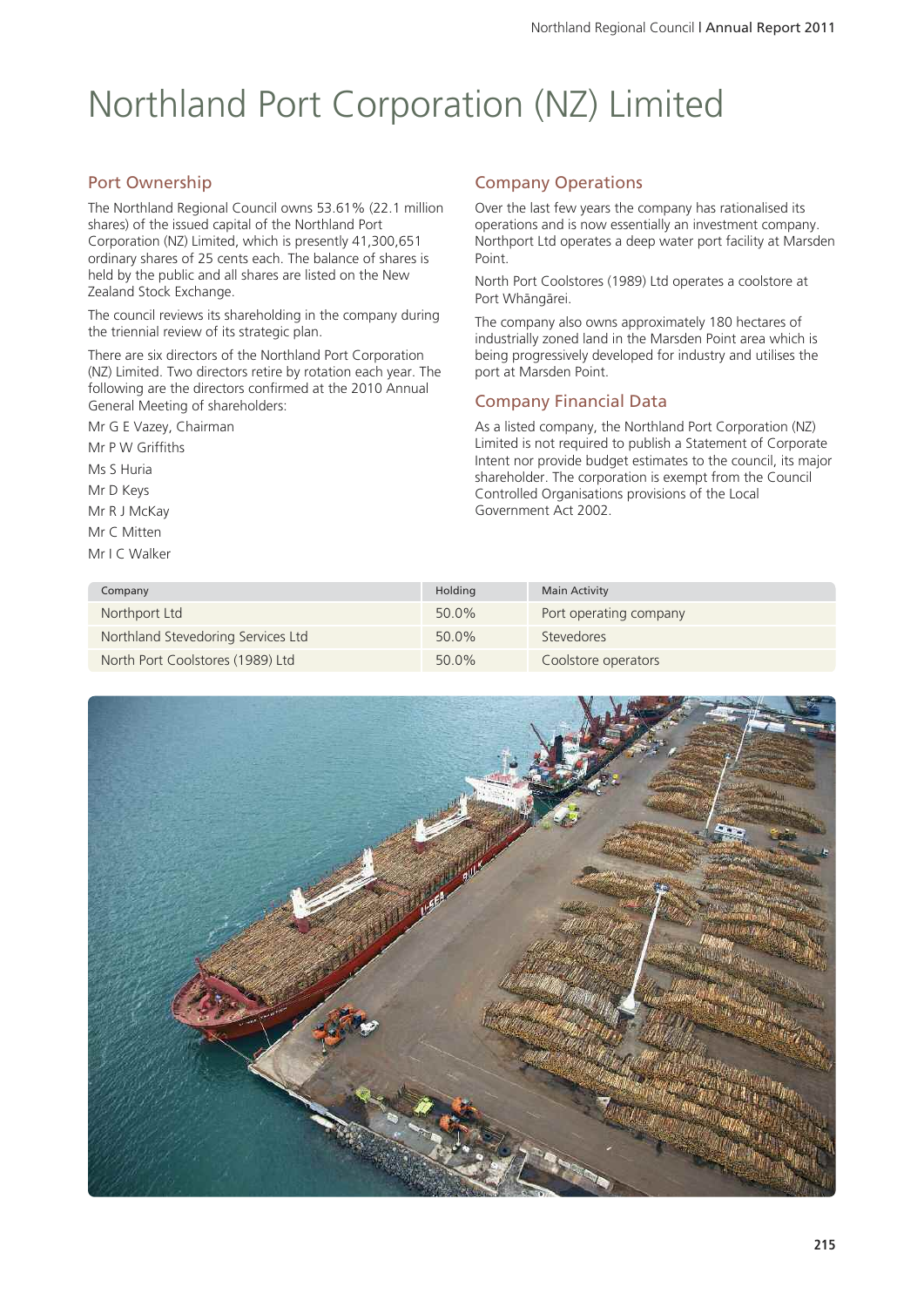# Northland Regional Council Community Trust



The Northland Regional Council established a Community Trust in 1996 to encourage and promote sustainable economic development for the benefit of the people of Northland. Trading as 'Enterprise Northland', the trust has continued to implement the recommendations made in the 2002 Strategy for the Sustainable Economic Development of Northland. This strategy has been updated to cover the period from 2007 to 2011. The trust's capital \$10.25 million (\$9.95 million at June 2010) was originally provided from the profit on the council's sale of 10 million shares in Northland Port Corporation (NZ) Limited in 1992, plus retained earnings and losses, to date.

The trust's activities are governed by a trust deed. There are currently four independent trustees (following the resignation of the Northland Regional Council representatives) and a Chief Executive Officer.

Key objectives of the trust for the 12 months covered by this report are:

- To implement and facilitate the recommendations from the Strategy for the Sustainable Development of Northland;
- To operate a successful Regional Economic Development Agency;
- To manage the investment fund effectively in order to provide income to the trust; and
- To work in partnership with councils, business and industry sectors, iwi, central government agencies and other key stakeholders in the Northland economy.

The general activity of the trust, as defined in Section 4 of the Trust Deed, shall be to encourage and promote investment in the development of the Northland region by providing technical assistance and advice, by performing a co-ordination and advocacy role, and by facilitating access to business finance, provided however, that such activities are undertaken with a focus on benefits to the community rather than individual benefit. Recommendations from the 2008-2009 review have been implemented with the separation of ENT and DNL as two operating units under general managers.

#### Enterprise Northland

In accordance with the requirements of the Local Government Act 2002, Enterprise Northland prepares an Annual Statement of Intent outlining its objectives and performance standards for the coming year's activities. The core areas of activity are linked to the updated Sustainable Economic Development of Northland 2007-2011 and are detailed in the Statement of Intent, these include:

- Optimising Northland's gains from Rugby World Cup 2011.
- Developing tourism, primary processing and aquaculture sectors as a priority to raise their contributions towards regional GDP.
- Inwards investment attraction to key sectors.
- Positioning Northland.
- Deliver the Enterprise 4 Education programmes.
- Assisting Northland communities develop projects that will both retain and increase employment in the short and long-term.

#### Destination Northland Limited

Destination Northland's mission is to assist Northland businesses and communities to maximise and manage the sustainable economic benefits of increased visitor numbers through partnership. Northland like many other parts of New Zealand has been challenged by the global recession and difficult domestic trading conditions effecting tourism.

Despite these trading conditions, Northland visitor nights have increased by 3.1 percent for the 12 months to 30 June 2010, being 60 percent above the New Zealand average of 1.9 percent. This increase came from a 1.5 percent growth in domestic nights and 5.5 percent international. International visitor nights now account for 40 percent of the regions total, compared to 35 percent 12 months ago. With international visitors staying for nearly four nights (double domestic) this is a target growth area for Destination Northland.

Destination Northland has achieved a significantly increased level of domestic and international media exposure through a wide range of initiatives. It has also targeted the Australian market to maximise the additional Government investment in that area.

The complete redevelopment and branding of *northlandnz.com* was a major project during the last year with the new site coming online in March 2009.

Private sector industry support continues to be positive for Destination Northland Ltd, with \$1 million of both cash and in-kind support being confirmed for joint marketing in the 2009-2010 year.

The Destination Northland Annual Business Plan forms the basis of quarterly reports to the Community Trust and the Northland Regional Council.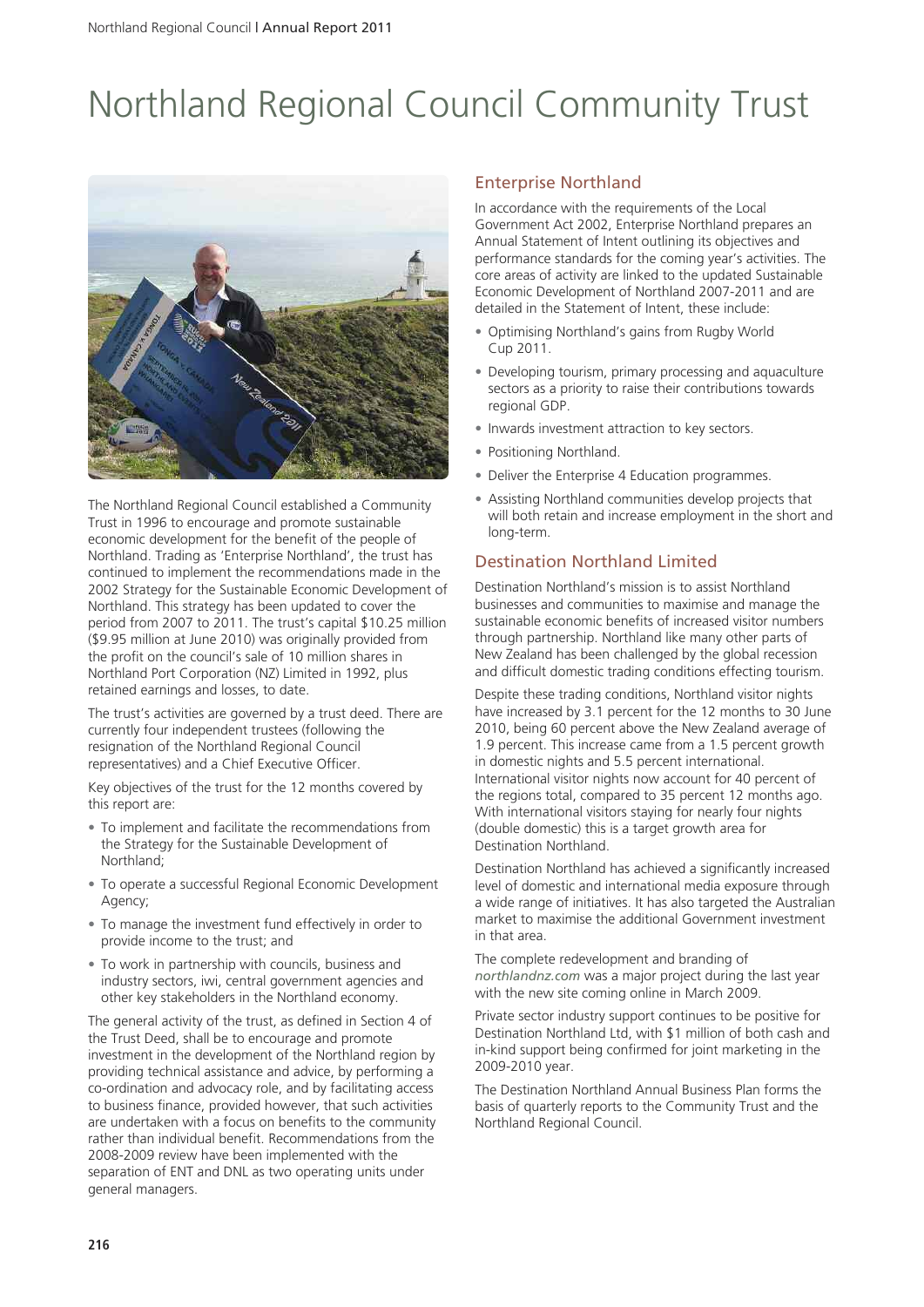### Northland Regional Council Community Trust (trading as Enterprise Northland)

#### Report on the Statement of Intent 1 July 2010 – 30 June 2011

#### Introduction

The 2010-2011 Statement of Intent was prepared in accordance with Section 64 of the Local Government Act 2002. The SOI specifies for the Northland Regional Council Community Trust (NRCCT), the nature and scope of the activities to be undertaken, and the performance targets and indicators by which the performance of the Trust will be measured.

#### Subsidiaries

- Destination Northland Limited.
- The NRCCT and Destination Northland Ltd are "Not-For-Profit" organisations.
- The NRCCT will contract Enterprise Northland Trust to deliver some of the key activities.

This report is prepared on the key activities, KPIs and targets as outlined in the SOI for 2010-2011.

In preparing the 2010-2011 Statement of Intent the following macro factors had been taken into account.

- 1. Contribution to the delivery of the 2007 Northland Regional Economic Strategy.
- 2. The current international and New Zealand economic environment.
- 3. The opportunities presented from the 2011 Rugby World Cup.

#### Context

When reading this Statement of Intent it is important that the context is given on the operations of NRCCT subsidiaries.

Enterprise Northland treats everything as a project and applies project management methodology. The organisation works with interested parties to improve the GDP per capita and economic wellbeing of the region. As Northland is the lowest ranking region in these statistics and has to find \$1.6 billion per annum increased economic activity to bring the region to the New Zealand medium, the agency is concentrating on those activities and projects that will eventually make step changes in economic performance.

Destination Northland is a service agency providing marketing and branding services to the Northland Tourism Sector to maintain and increase visitor numbers. They have a limited involvement in other economic development projects.

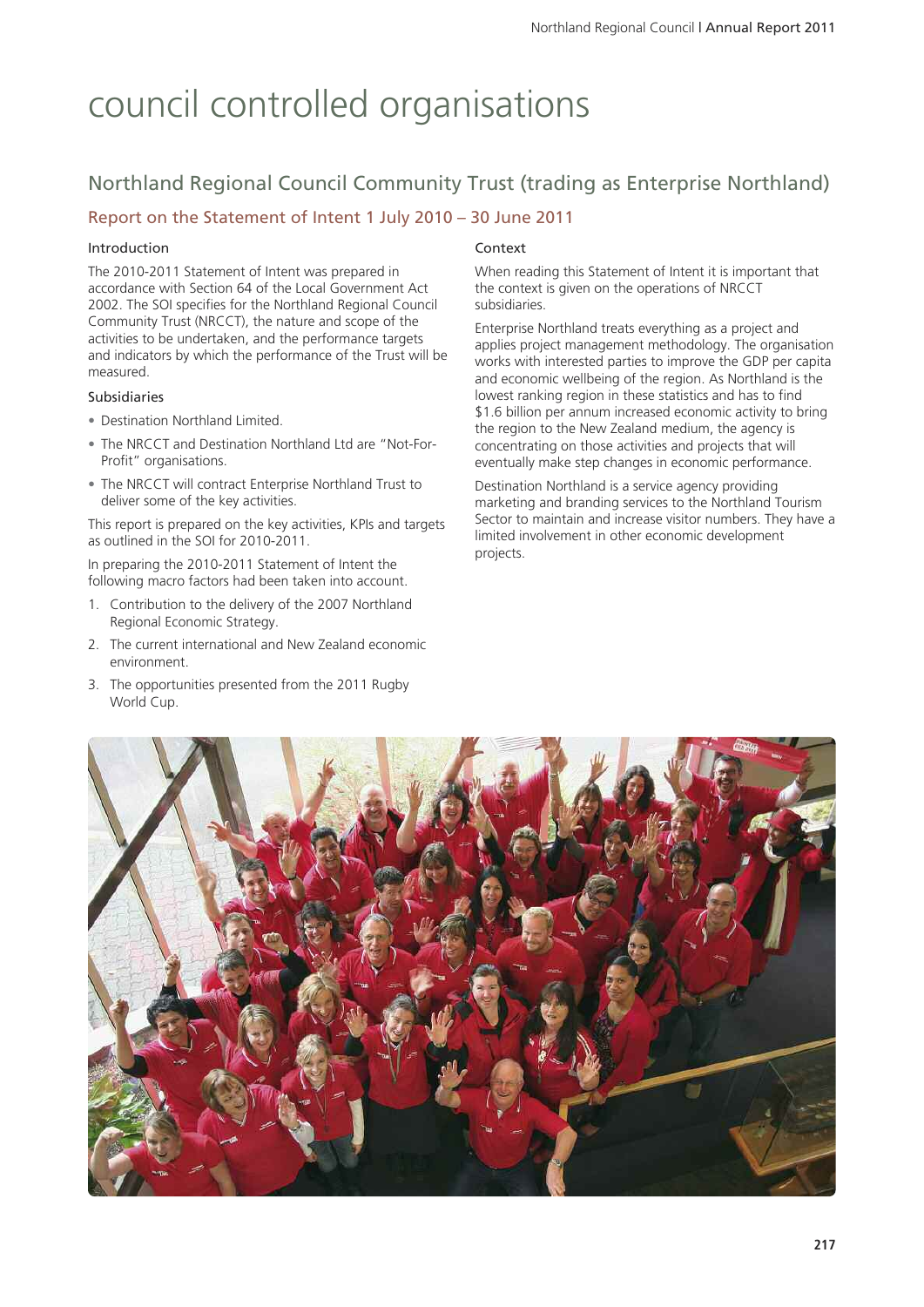#### Rugby World Cup 2011

Aim: To make best of the opportunities presented by the Rugby world Cup.

Methodology: Enterprise Northland committed a project officer who was appointed the Regional Rugby Co-ordinator working with a regional group from numerous agencies as a working group, under the governance of a body which represented all the agencies concerned.

| <b>Key Activities</b>                                                                                                                                                                                                       | <b>Key Performance Measures</b>                                                                                      | <b>Targets</b>                                                                                                                                                                          |
|-----------------------------------------------------------------------------------------------------------------------------------------------------------------------------------------------------------------------------|----------------------------------------------------------------------------------------------------------------------|-----------------------------------------------------------------------------------------------------------------------------------------------------------------------------------------|
| Continue to develop and deliver a<br>series of programmes to ensure<br>Northland is in a position to secure<br>economic benefit from visitor and<br>business related activities resulting<br>from the 2011 Rugby World Cup. | • Meet requirements of NZ Rugby<br>2011 Ltd.<br>• Funding partnerships established.<br>• Agreed programme delivered. | • Deadlines for delivery and<br>participation met 80% of the time.<br>• Monies contributed as invoiced.<br>• 80% of bid commitment converted<br>to programme and planning<br>completed. |

#### Expectation

Northland 2011 group and Enterprise Northland are charged to undertake specific actions from the project plan.

- 1. Co-ordination/liaison
- 2. Team hosting/ match days and festivals
- 3. Visitor programme
- 4. Business ready and inward investment

#### Achievement

#### Co-ordination/liaison

All deadlines established by the working group and NZ Rugby 2011 were met.

- Funding promised under the NZ Rugby 2011 Whängärei District Council Contract (as lead agency) from the various agencies was committed.
- The Project plan has been implemented with sensible modification under direction of the working group.
- The proof will be in the successful regional delivery of the Rugby World Cup within the region which falls outside the SOI period. We are confident that the region will deliver above expectations.

#### Team hosting/ match days and festivals

- The working group has arranged, for the hosting of the Japan, Canada and Tonga teams.
- Five festivals are programmed to run in the region in conjunction with Rugby World Cup 2011 Ltd as "approved" and lottery funded events.
- Developed and implemented the Paint it Red Campaign, for the Northland region, a unique regional initiative allowed under the Rugby World Cup branding and marketing rules.
- Co-ordinated or assisted numerous individual community World Cup initiatives i.e. Kaiwaka Welcome Centre, banner campaign.

#### Visitor programme

A comprehensive multi-leveled visitor attraction programme was designed and put in place. The highlights being the Paint It Red campaign in support of the hosted teams, the proposed festival activities, the banner and media programme and the Northland visitor passport scheme.

#### Business ready and inwards investment

Planned and put in place arrangements for five industry sector show case for Investor events in conjunction with RWC 2011 Business Club. In the event that the numbers are not there to support the events, we plan to individually host those investors that have expressed an interest and approach prospects in targeted industries outside the constraints of RWC 2011 Business Club.

• KPI achieved. On-track for a regionally successful Rugby World Cup.

#### **Targets**

Monies have been contributed as invoiced. We have not been able to measure whether deadlines for delivery and participation have been met 80% of the time. However, as the project has progressed well, we are satisfied the project will be successfully delivered.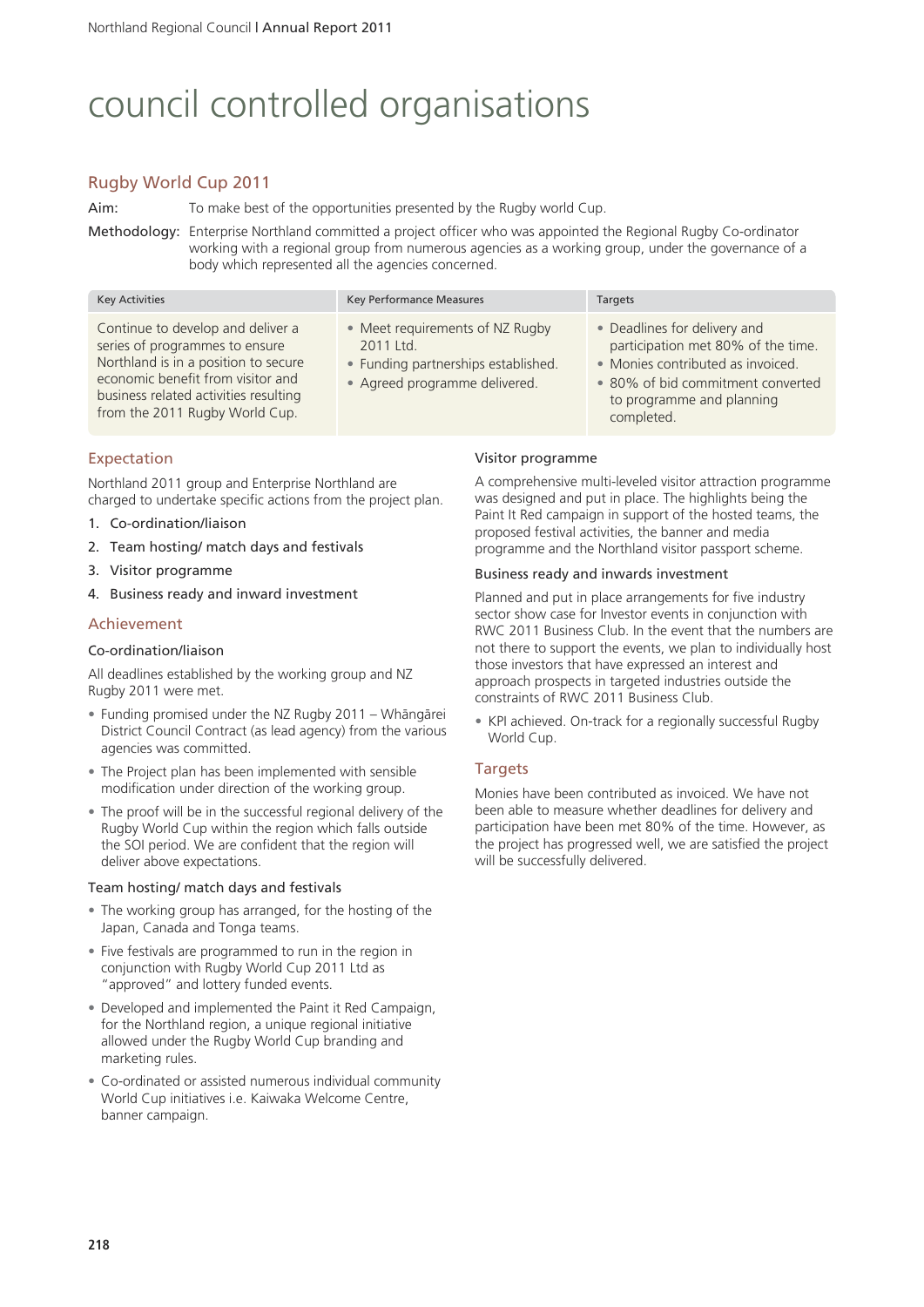#### Government Agency Economic Development Contracts

Aim: To make best of the opportunities presented by the Government as part of being a member of New Zealand Inc.

- Methodology: Enterprise Northland committed to delivering services with Government Agencies under contracts or memorandums of understanding. Contract in place during the year were:
	- Marine Major Regional Initiative (MRI) with NZTE.
	- Regional Strategy Fund with NZTE.
	- Region Network Business partner (Output Class 1) with NZTE and MSI Started in November 2010.

All services were treated by Enterprise Northland as projects and implemented using project methodology.

| <b>Key Activities</b>                                                | <b>Key Performance Measures</b>                      | <b>Targets</b>                    |
|----------------------------------------------------------------------|------------------------------------------------------|-----------------------------------|
| Deliver current contractual obligations<br>with Government Agencies. | • All contractual and reporting<br>requirements met. | • All available funding received. |

#### Expectation

Services are delivered to meet Government expectation and the region's economy benefits through the interventions.

#### Achievement

#### Marine Engineering (major regional initiative programme through the Ministry of Economic Development)

This project, due to finish in June 2010, was extended until December 2010 in a bid to get a Marine sector project agreed by all parties and large boats attracted to Whängärei for refurbishment. In December 2010 it was agreed to hold the project until the negotiations with the boats owners were commercially acceptable. This took some time with all parties changing position and renegotiating. The negotiations finally broke down. Enterprise Northland had already achieved and reported on the agreed milestones with NZTE. However, some of the money has been held back pending the development around the Marine Park which is being reconsidered by the parties concerned. This project is still ongoing with the development of the Marine Park and the lift facilities being the main focus. It involves complicated land transactions as well as commitment from the industry players to get it across the line and is work in progress.

• KPI not yet achieved, on-going.

#### Regional Strategy Fund (NZTE)

This programme funded activities in targeted areas recognised in the 2007 Northland Growth Strategy. All quarterly reports and claims to NZTE were submitted and agreed and all funding claimed was received except in the case of the Minerals and Events Strategy Projects where progress has been delayed and an extension to the programme granted until September 2011.The projects are on track to be finalised by September 2011. Each project has been reported publically on several occasions.

• KPI not yet achieved, on-going.

#### Out Put Class One Regional Network Partnership

This is a new partnership with the Government focussed around building business capability and expertise. Northland is one of fourteen regional partnerships throughout New Zealand with a contract for service for three years. Reporting is monthly against a set of criteria established in the contract. The project commenced in February 2011 and for the reporting period the Northland Business GROW Team has been in establishment mode.

• KPI achieved.

#### **Target**

All funding due has been received given the progress made to date with the projects.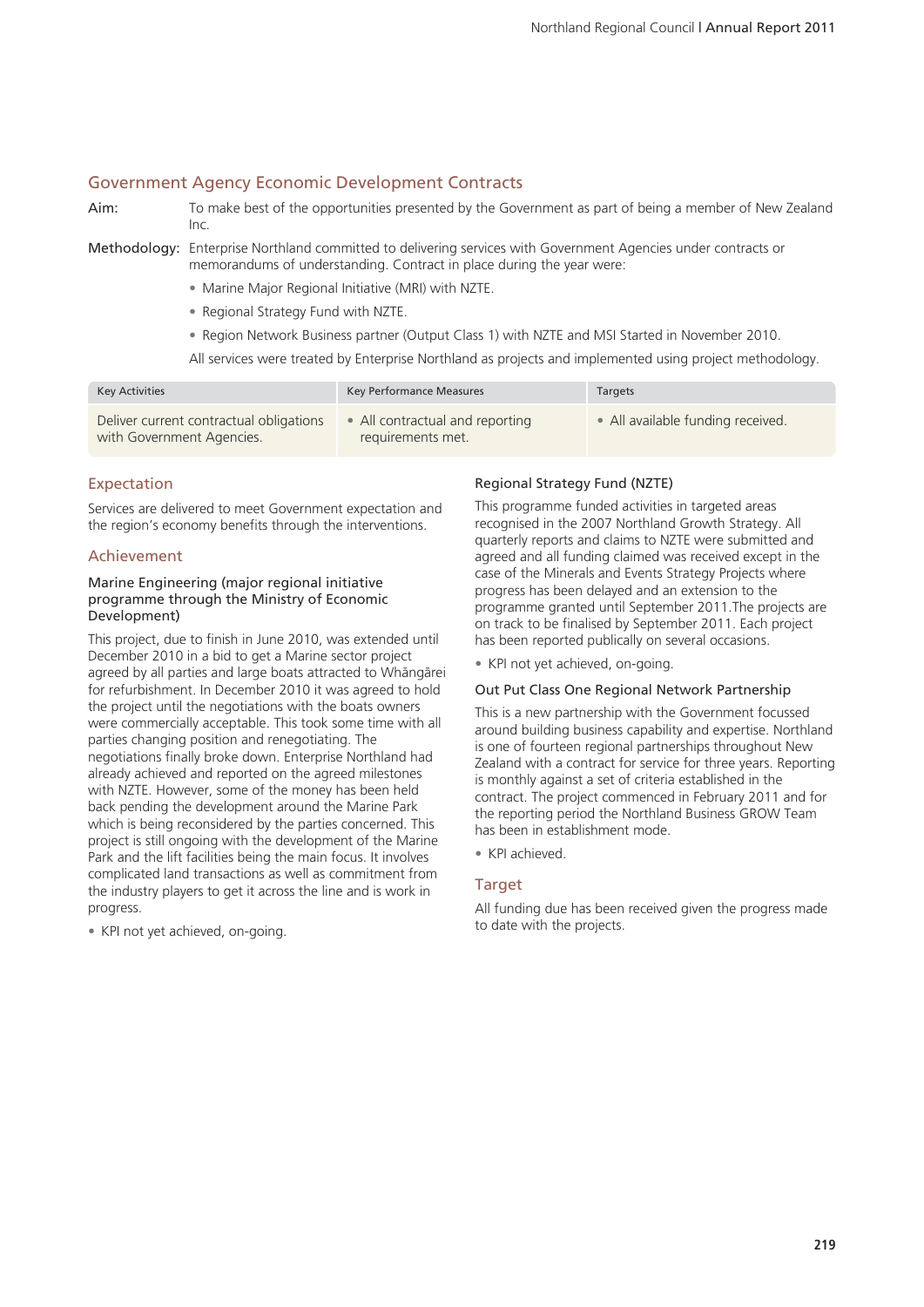#### Development of Sectors

Aim: To encourage development within Industry Sectors that will lead to step changes in the regional GDP per capita and region economic wellbeing.

Methodology: Enterprise Northland provides a neutral facilitating and co-ordinating expertise to the sector concerned on initiatives or projects of mutual benefit to the group participants and if successful, will provide a step change in economic benefit to the region. The strategies and priorities are decided by the sector groups who are the project or initiative champions. These projects take time and frequently run into obstacles which stall progress. If investment is required Enterprise Northland assists the sector group in seeking investment or through its inwards investment programme for external investment. By using and implementing project management methodology Enterprise Northland assists the sector to remain focused.

> Destination Northland provides support to the tourism industry through the operation of the Regional Tourism Officers (RTO), providing marketing and sales support and expertise.

| <b>Key Activities</b>                                                                                                                         | <b>Key Performance Measures</b>           | Targets                                                                             |
|-----------------------------------------------------------------------------------------------------------------------------------------------|-------------------------------------------|-------------------------------------------------------------------------------------|
| Focus on developing tourism,<br>engineering, and primary industry<br>processing sectors to raise their<br>contributions towards regional GDP. | • New scale investment in each<br>sector. | • Two new significant investment<br>opportunities to beyond due<br>diligence stage. |

#### Expectation

Targeted industry sectors that can, over time, bring step changes to the Northland economy. This assistance is limited by the amount of resources available to be focussed into the facilitation role and the amount of resource the industry is willing and capable of contributing. The provision of a neutral facilitator with project management skills is an effective way of maintaining focus on finding step changes.

#### Achievement

#### Aquaculture

At the early stages of building an on-shore fish production cluster which is seen as industry step change for the future. There has been one significant investment as a result of this intervention. This is a new investment beyond the due diligence stage. (Yet to be publically announced, still commercially sensitive).

• KPI achieved. Target achieved.

#### Marine Engineering

Working with local cluster to revive an industry which has the competitive advantages of safe and secure harbour's and room to develop, to build facilities to service refits or construction of ships up to 3000 tonne.

• KPI not achieved, on-going. Target on-going.

#### Wood Processing

Working with a private consultant, have prepared a comprehensive review of the Northland forestry industry concentrating on two issues; Supply and Opportunities for future development. This report is in draft and will be released in September 2011. Have worked with an investor who is planning on building a state of the art machined structural sawmill in the Kaiwaka area an investment of about \$40 million with 35 jobs. This project is beyond the due diligence stage

• KPI achieved. Target achieved.

#### Tourism – Tourism Development Group

Tourism is an important Industry sector for Northland. It provides about six percent of the GDP and more importantly about 12 percent of the jobs. The tourism sector is not seen as a step change target, rather as a mature industry that has potential to slowly increase its share of the visitor market. Destination Northland's role is providing a regional marketing service for the industry. The industry has targets around increasing visitor nights, expenditure, growing the shoulder season and increasing the number of international visitors.

#### *Macro objectives:*

• To grow Northland's market share of visitor nights from 5.10% to 5.40%.

Outcome: 5.06%. Target not achieved.

- To grow visitor expenditure by 3% on 2009-2010 levels. Outcome: Same as 2009-2010 (estimated). Target not achieved.
- To grow the shoulder season by 3% to 400,000 visitor nights in commercial accommodation. Outcome: 0% growth. Target not achieved.
- To increase the percentage of Northland international visitor nights from current figures of 35% to 40%. Outcome: 41%. Target achieved.

#### Horticulture – Northland Horticulture Forum

Re-constituted the Northland Horticulture Forum to develop a land-use strategy which will fit into a national context, identifying issues and also identify growth scenarios for investors. Twelve of the horticulture crops groups in Northland are represented with kiwi fruit and avocado being the biggest by value also including flower growers and kumara growers. The strategy is due in November 2011. It will then be available for investors.

• KPI on-going. Target on-going.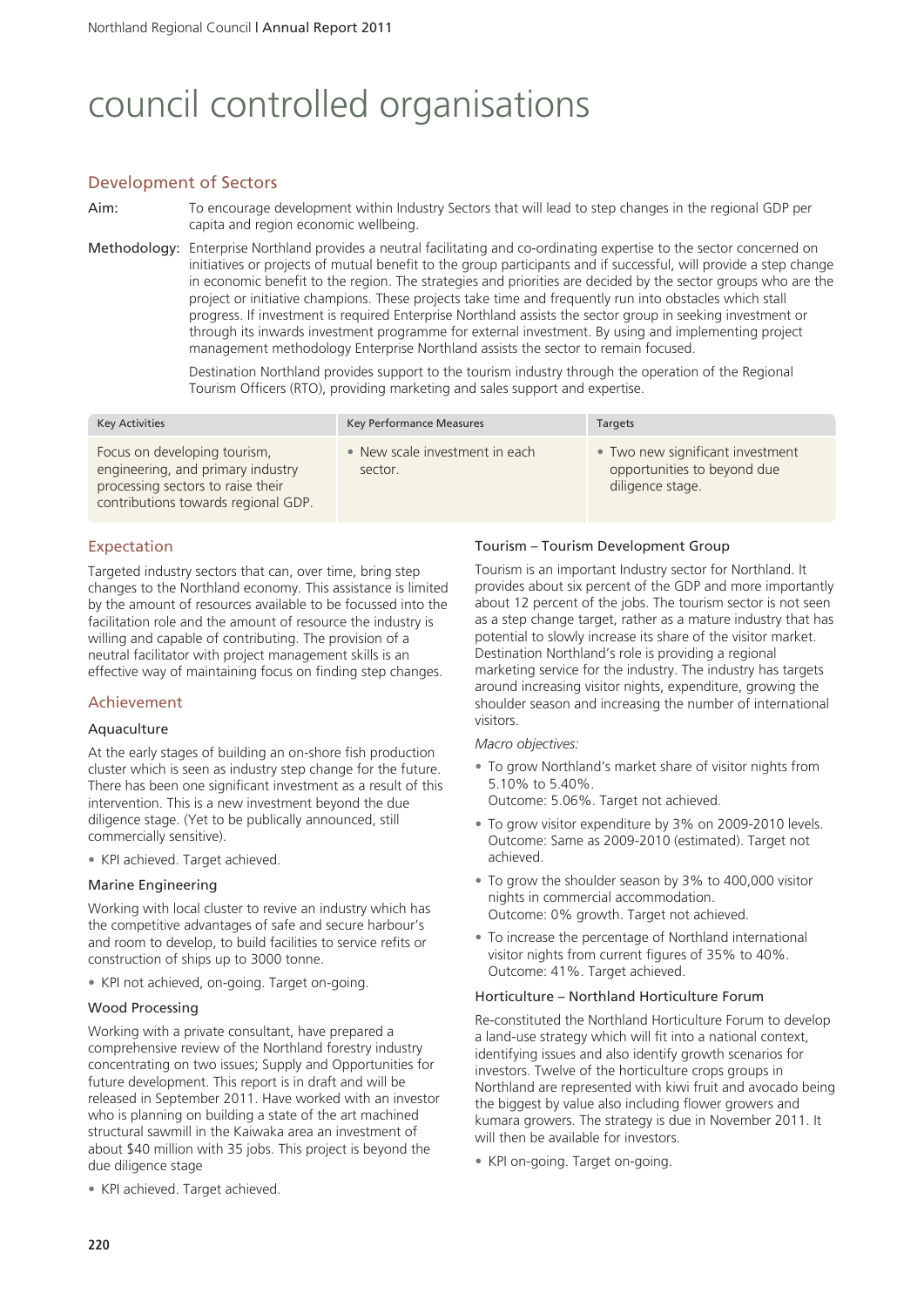#### Minerals – Northland Minerals Development Forum

Facilitating a Forum of parties (42) who have an interest in developing the minerals industry in Northland. This project was started with the aerial survey of Northland. The survey will cover around 12,480 square kilometres of the region. Technical findings would be analysed by GNS Science and the outcomes are expected to be publicly available in

January 2012. From there NZ Minerals lead with the Forum, a sales and marketing campaign to sell the mining rights. Mineral exploration rights are expected to be issued from July 2012 with the lifting of the present moratorium on precious minerals exploration.

• KPI on-going. Target on-going.

#### Respond to Opportunities

Aim: To provide an effective regional response to economic development opportunities that provide step changes in growth of GDP per capita and regional economic wellbeing.

Methodology: If an opportunity arises or the organisation is invited by our owners or regional partners the opportunity will be assessed and a business case put to the trustees for approval. Most opportunities revolve around developing relationships in a collaborative, collective way and producing innovative plans. Again the organisation or staff is not the champions of the project but in a facilitation role.

| <b>Key Activities</b>                                                                                                            | <b>Key Performance Measures</b>                                                | Targets                                                                       |
|----------------------------------------------------------------------------------------------------------------------------------|--------------------------------------------------------------------------------|-------------------------------------------------------------------------------|
| Facilitate development of regional<br>responses to opportunities in the<br>emerging minerals, energy and<br>aquaculture sectors. | • Key relationships established.<br>· Regional responses under<br>development. | • 80% of target industry participants<br>involved.<br>• Draft plans in place. |

#### Achievement

#### Aquaculture – Project Oyster Shell – Waste Minimisation Project

Enterprise Northland is the lead agency in an application to the Ministry of the Environment for funding to make productive use of waste shell from the Waikare Inlet oyster farms in the Bay of Islands. The application has been successful and a \$3.74 million, three-year project is due to commence 1 October 2011 with Enterprise Northland as the project managers. Thirteen of the 14 oyster farmers are engaged in the process.

• KPI achieved, project on-going. Target achieved.

#### Northland Energy Forum

A forum of all the major energy players in the region has been established and a strategy developed. The forum aim is to make it compelling to do business in Northland. The strategy includes nine specific areas:

- Build the perception of Northland as strong in energy resource.
- Support the development of a strong consent process.
- Influence the development of economic benefits and incentives for businesses to establish and grow in Northland.
- Work with local training institutions to build local workforce skills.
- Support of specific energy projects.
- Identify specific growth industries for forum support.
- Building influential, collaborative and strategic relationships at government and regulatory level.
- Develop and promote a positive brand for energy in Northland.
- Engage with community to build understanding of and buy in to Forum's community aim (to facilitate energy being an enabler to community prosperity)

Participants include NZ Refinery Ltd, Meridian Energy, Transpower, Northpower, Top Energy, ECCA, NZ Wind Power Association, Fonterra, Golden Bay Cement, Mighty River Power with Northland Regional Council and Enterprise Northland providing secretariat services. The only notable exception is Crest Energy who has chosen not to engage.

• KPI on-going. Target achieved for known key participants.

#### Manuka Honey

In partnership with Te Uri o Hau, looking at establishing a manuka plantation in conjunction with the proposed Meridian wind farm at Poutö. Continuing to work with the school (Kaitäia Te Kura Kohi Miere) with 11 beekeeping students on the current course. Working with Te Rarawa to develop processing relationships with an international company. A five year strategic plan is in place with Te Rarawa and Te Uri O Hau developing a plan with Enterprise Northland assistance.

• KPI on-going. Target achieved for known key participants.

#### Digital Strategy Forum

Providing secretariat services to this forum which is currently developing a strategy. The forum and strategy are in development phase.

• KPI not achieved. Target on-going.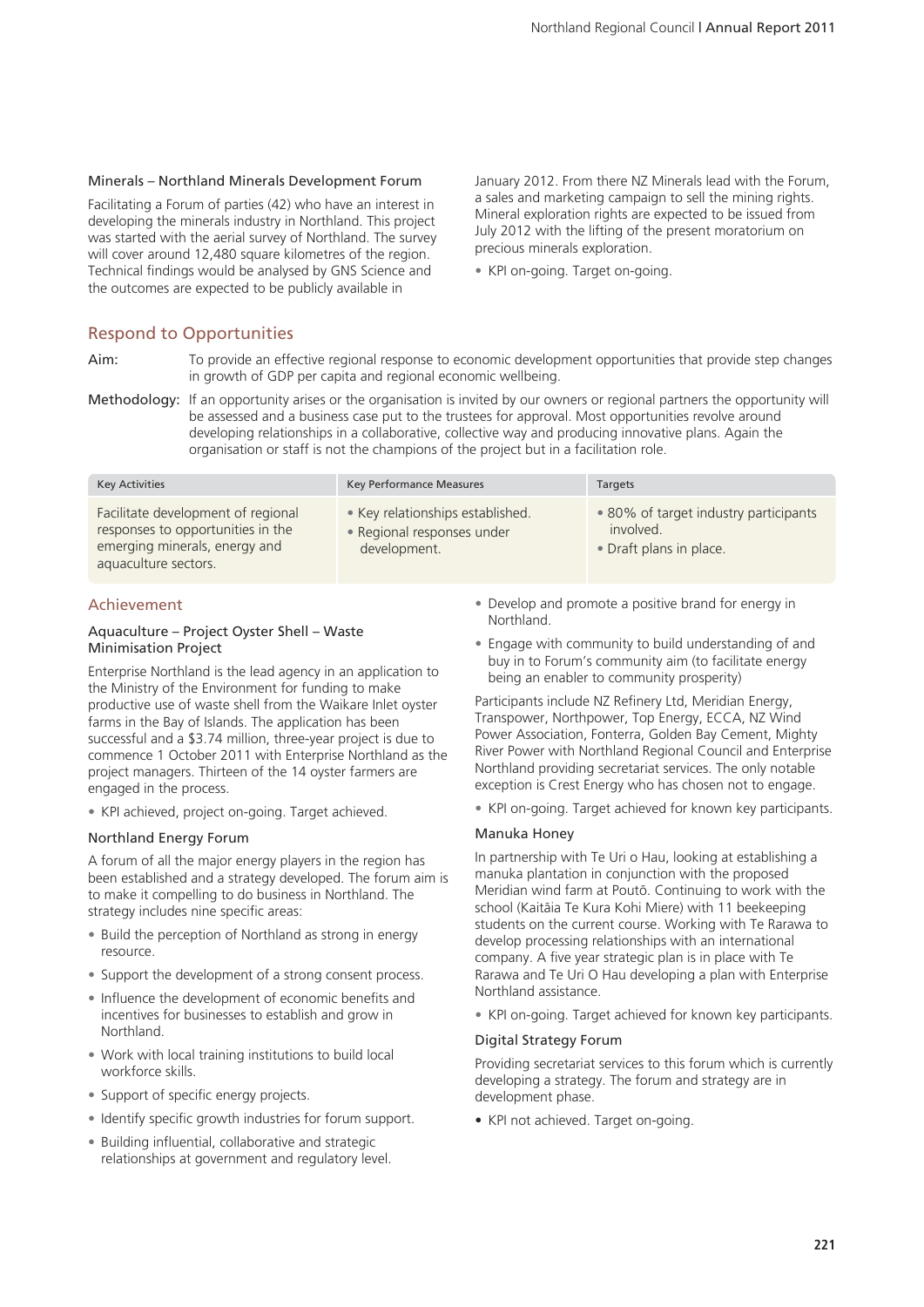#### Growth Programme

Aim: To ensure that the direction of Enterprise Northland and Destination Northland is in line with a collaborative and collective regional approach.

Methodology: Working with Northland Regional Council to develop a strategy of growth.

| <b>Key Activities</b>                                                                                                                     | <b>Key Performance Measures</b>      | Targets                             |
|-------------------------------------------------------------------------------------------------------------------------------------------|--------------------------------------|-------------------------------------|
| Continue to assist the Northland<br>Regional Council in the development<br>and future implementation of the<br>Northland Growth Strategy. | • Requested contributions delivered. | • 100% delivery of funded projects. |

#### Achievement

During the period of the SOI there were funds committed to the projects as set out above in this report and to Destination Northland from the Northland Regional Council, but no funds were committed for specific project work conducted by Enterprise Northland.

The regional council provided support to Enterprise Northland by providing non-cash resource support.

• KPI achieved. Target achieved.

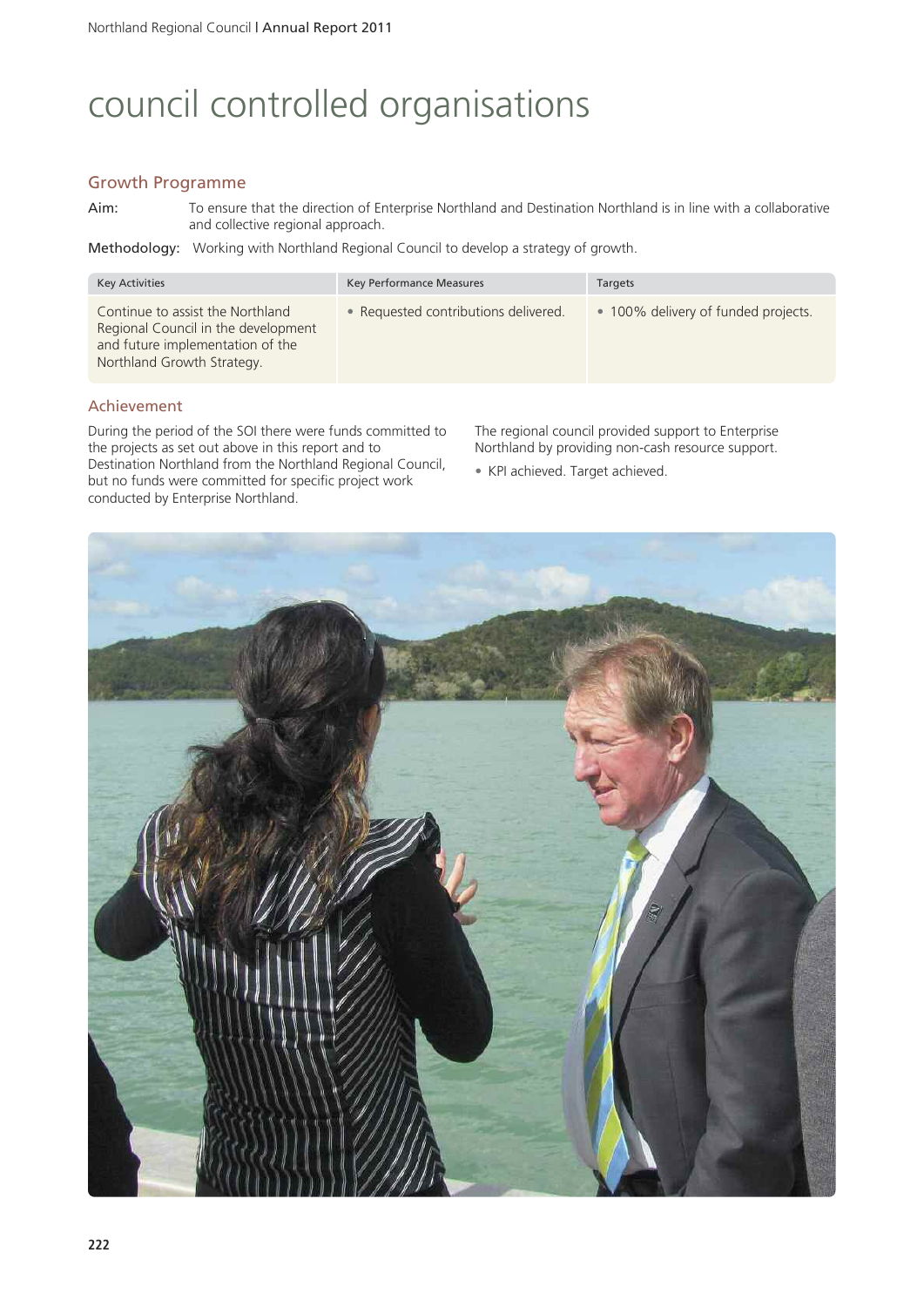